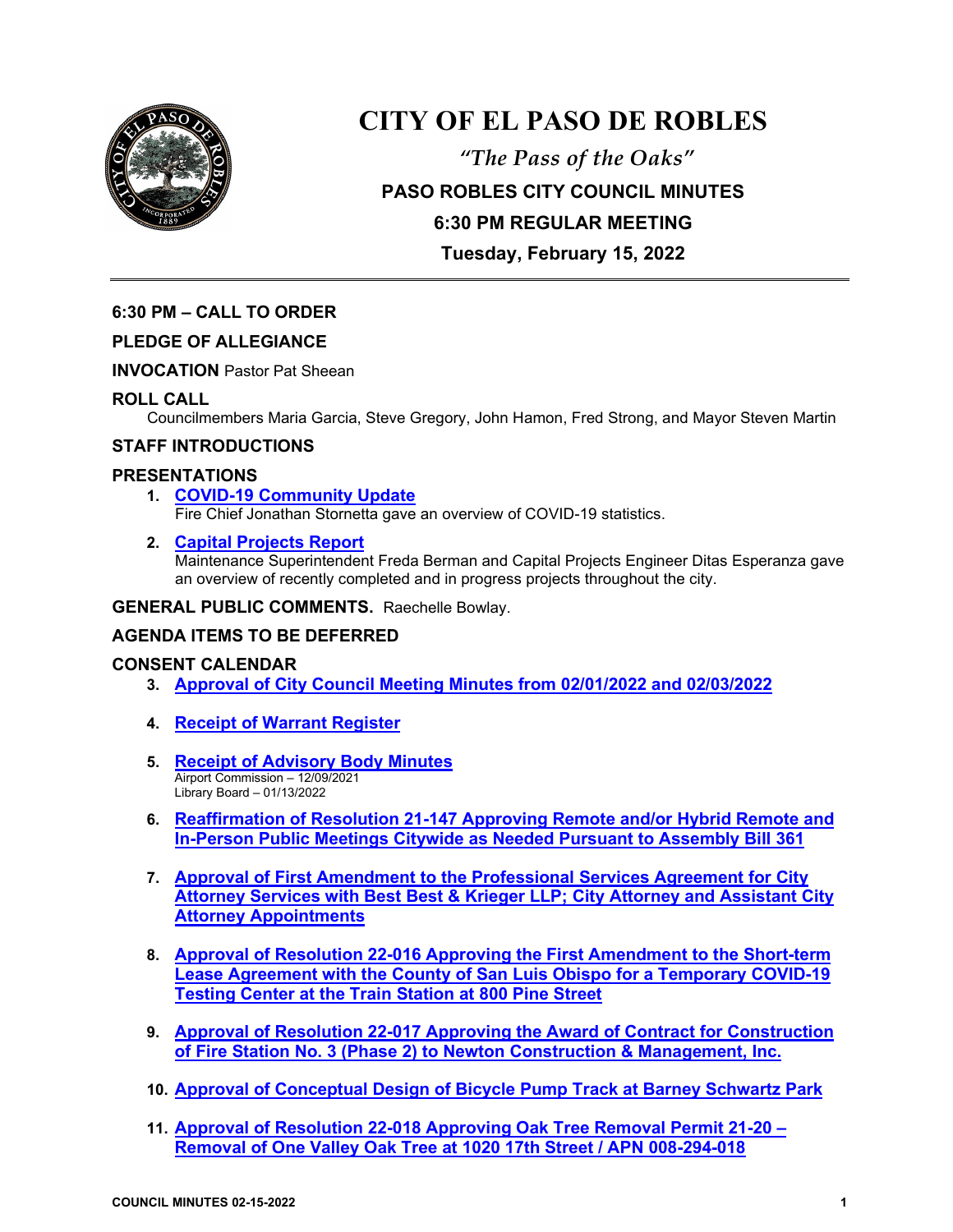- **12. [Approval of Resolution 22-019 Approving Oak Tree Removal Permit 21-21 –](https://www.prcity.com/DocumentCenter/View/33200/February-15-2022-City-Council-Agenda-Item-12-PDF) [Removal of One Coast Live Oak Tree at 1545 Riverside Ave / APN 008-331-006](https://www.prcity.com/DocumentCenter/View/33200/February-15-2022-City-Council-Agenda-Item-12-PDF)**
- **13. [Approval of Resolution 22-020 Approving Oak Tree Removal Permit 22-01 –](https://www.prcity.com/DocumentCenter/View/33201/February-15-2022-City-Council-Agenda-Item-13-PDF) [Removal of one \(1\) blue oak tree at 277 Blackburn Street / APN 009-134-011](https://www.prcity.com/DocumentCenter/View/33201/February-15-2022-City-Council-Agenda-Item-13-PDF)**
- **14. [Approval of Resolution 22-021 Approving](https://www.prcity.com/DocumentCenter/View/33202/February-15-2022-City-Council-Agenda-Item-14-PDF) Contract with Khouri Consulting for [Transportation Lobbyist Consultant Services](https://www.prcity.com/DocumentCenter/View/33202/February-15-2022-City-Council-Agenda-Item-14-PDF)**
- **15. [Receipt of Monthly Investment Portfolio Review –](https://www.prcity.com/DocumentCenter/View/33183/February-15-2022-City-Council-Agenda-Item-15-PDF) October, November, and [December 2021](https://www.prcity.com/DocumentCenter/View/33183/February-15-2022-City-Council-Agenda-Item-15-PDF)**

**PUBLIC COMMENT.** Chris Taranto

**CONSENT CALENDAR ROLL CALL VOTE:** Motioned by Councilmember Gregory, seconded by Councilmember Strong, and passed unanimously to approve items 3-8 and 10-15 of the consent calendar unanimously, and to approve item 9 of the consent calendar 4-0 (Hamon abstaining)

**AYES:** Gregory, Strong, Garcia, Hamon (with the exception of item 9), Martin **ABSTAIN:** Hamon (item 9 only)

#### **REPORT ON ITEMS APPROVED ON CONSENT**

City Manager Ty Lewis provided a brief explanation of the items approved on the consent agenda.

#### **PUBLIC HEARINGS**

#### **16. [Paso Robles Housing Authority Fee Deferral Request for City Permit and](https://www.prcity.com/DocumentCenter/View/33184/February-15-2022-City-Council-Agenda-Item-16-PDF)  [Development Impact Fees](https://www.prcity.com/DocumentCenter/View/33184/February-15-2022-City-Council-Agenda-Item-16-PDF)**

**PUBLIC COMMENT.** Dave Cook and Laurie Doyle

**ROLL CALL VOTE:** Motioned by Councilmember Gregory, seconded by Councilmember Strong, and passed unanimously to approve Resolution 22-022 approving a deferral of Water Connection, Sewer Connection Fees, Development Impact Fees, and Building Permit Fees and authorizing the City Attorney to prepare a final Fee Deferral Agreement for execution by the Paso Robles Housing Authority and the City of Paso Robles.

**AYES:** Gregory, Strong, Garcia, Hamon, Martin

#### **DISCUSSION ITEMS**

**17. [Endorsement of 5-Year Strategic Plans for the Paso Robles Library and Recreation](https://www.prcity.com/DocumentCenter/View/33185/February-15-2022-City-Council-Agenda-Item-17-PDF)  [Services Divisions of the Community Services Department](https://www.prcity.com/DocumentCenter/View/33185/February-15-2022-City-Council-Agenda-Item-17-PDF)**

**PUBLIC COMMENT.** Jane Jennifer Carey, Danna Stroud, Sharon Williams, Marc Dart, and Denise Surber

**ROLL CALL VOTE:** Motioned by Councilmember Garcia, seconded by Councilmember Gregory, and passed unanimously to endorse 5-year strategic plans for the Paso Robles Library and Recreation Divisions.

**AYES:** Garcia, Gregory, Hamon, Strong, Martin

**18. [Fiscal Years 2022-23 and 2023-24 Budget Process and Timeline](https://www.prcity.com/DocumentCenter/View/33186/February-15-2022-City-Council-Agenda-Item-18-PDF) PUBLIC COMMENT.** None

**ROLL CALL VOTE:** Motioned by Councilmember Hamon, seconded by Councilmember Gregory, and passed unanimously to direct staff to return to a two-year budget cycle and move forward with noticing and community outreach for the February 26, 2022 workshop; and to endorse the proposed budget development calendar.

**AYES:** Hamon, Gregory, Garcia, Strong, Martin

#### **CITY MANAGER REPORT**

#### **19. [City Manager Update on](https://www.prcity.com/DocumentCenter/View/33187/February-15-2022-City-Council-Agenda-Item-19-PDF) Current City Activities**

City Manager Ty Lewis provided updates on his recent activities, including attending a City Manager's Conference and a SLO County Regional Meeting: the Downtown Parking Advisory Commission's recent meeting cancellation and the plans to reschedule it; and the upcoming Oath Ceremony for Assistant City Manager Chris Huot, which will be held on 3/1/2022 at 5:00 PM.